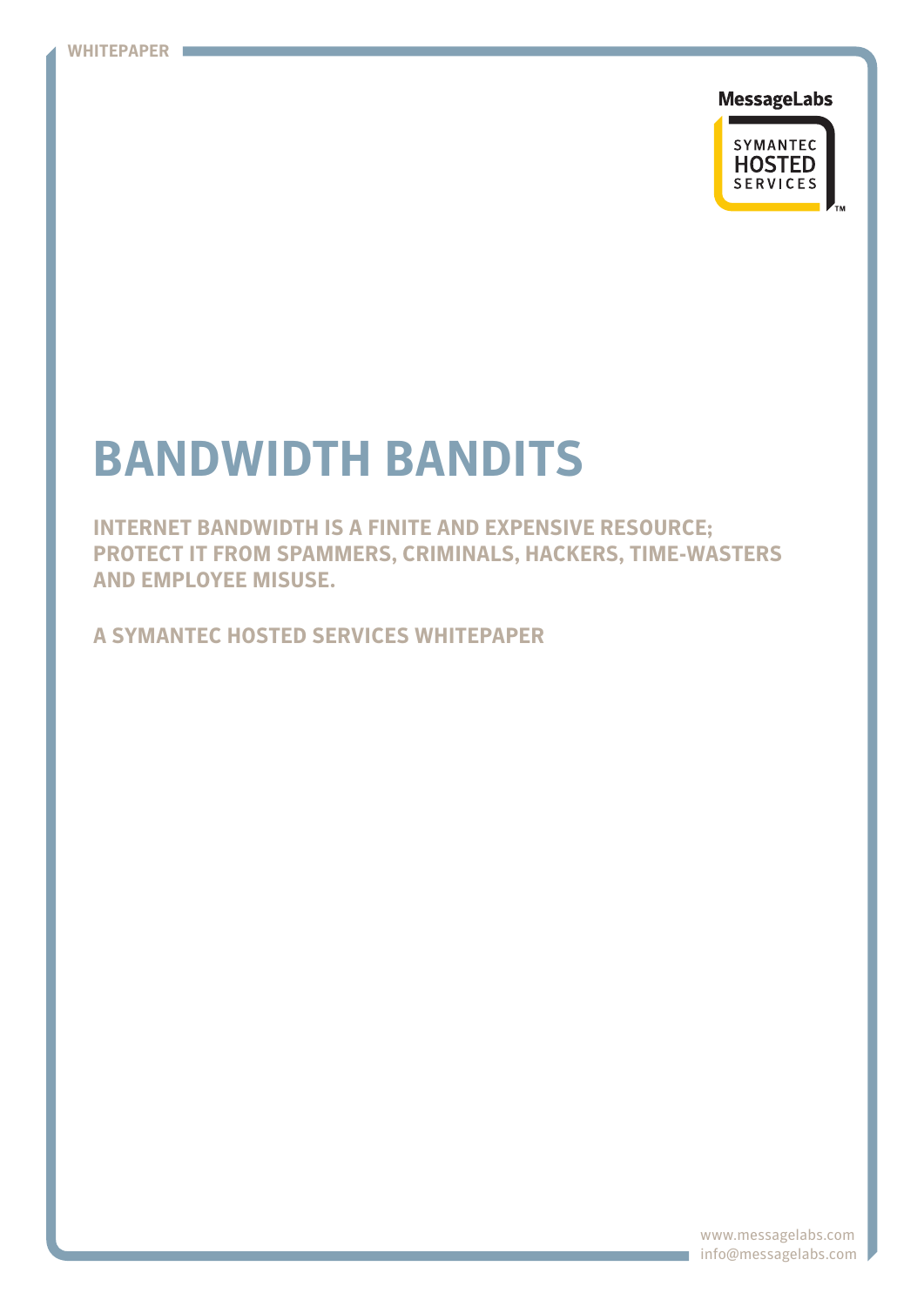# introduction: Bandwidth bandits

Internet bandwidth is a finite and expensive resource; protect it from spammers, criminals, hackers, time-wasters and employee misuse.

Your company's internet link is precious. Not only is it expensive and limited but it is a vital business tool. Yet our analysis shows that companies can lose around a quarter of their internet bandwidth to employee web misuse, streaming media and spam. Imagine if you had to give up a quarter of your office space for non-work activities; it's inconceivable. But when it comes to internet bandwidth, most companies don't even know about the loss, let alone take steps to prevent it.

The problem is about to get a lot worse. With the World Cup and Olympics coming up, employees will want to watch real-time TV feeds from their desks. This may trigger internet brown-outs in companies that are unprepared.

Part of the problem is that the internet is designed to continue operating even if links are busy or damaged; indeed that's the whole point of it. This means that you probably don't notice if your emails take longer to deliver, web pages take longer to load and internet phone and video conferences are lower quality. It all sort of works and you expect the occasional hiccup.

That doesn't mean that bandwidth loss is irrelevant. In fact, there are serious consequences:

- You buy more expensive connectivity than you need
- Business-critical internet connections, such as remote users' VPN (virtual private network) connections or business-related web use, are slower than they should be, wasting people's time
- In some circumstances, such as spam spikes or when everyone in the office is watching the same World Cup match, you may experience service outages or serious delays
- Internet communications such as desktop video conferencing, VOIP (voice over IP or internet telephony) have lower quality
- As internet-delivered applications and services become more widespread, important business functions such as customer relationship management will depend on a fast, high-quality internet connection

# Bits, bytes and megabytes

Employees are used to having fast internet connections at home and have come to expect that they can chat with their friends, browse photos, listen to music and watch TV over the internet. So when they come to work, they do the same there. If you have a hundred employees, the majority of them will have their own fast broadband connections at home. In the office, all of them have to share just one connection. So expectations are going up and the available bandwidth stays the same.

To make matters worse, the size of files and streams delivered over the internet has increased. When the internet first took off in the early 90s, most web pages were text-only. Today, it's perfectly normal to stream high-definition video over the internet. But a minute of HD video uses up massively more bandwidth than a page of text.

To understand the difference, consider that a King James Bible takes just 1.34 megabytes in text format<sup>1</sup>. If it were scanned in as a series of 1,200 black and white pictures<sup>2</sup>, it would require 58 megabytes $3 - a$  huge increase. An unabridged voice recording of the same book runs to over 79 hours<sup>4</sup>. In MP3 format, this would require 4.3 gigabytes<sup>5</sup> – yet another huge increase. This is about the same as a single DVD's worth<sup>6</sup> of video information – say, for example, Monty Python's Life of Brian. In other words, each step from text to pictures to audio to video requires a huge increase in bandwidth.

4 Unabridged Bible recording 79 hours and 42 minutes: http://www.audible.co.uk/aduk/site/product.jsp?BV\_SessionID=@@@@2120171133.1 268672006@@@@&BV\_EngineID=ccccadejljdkgdlcefecekjdfikdffg.0&source\_code=OGCS0001SH122309UK&p=BK\_JODA\_000001UK&source\_ code=OGCS0001SH122309UK

<sup>1</sup> King James Bible text: http://www.gutenberg.org/etext/10

<sup>&</sup>lt;sup>2</sup>The Bible on my shelf is about 1,300 pages

<sup>3</sup> TIFF B&W file size at 300 DPI = 50 kB. See: http://en.wikipedia.org/wiki/Tagged\_Image\_File\_Format

<sup>5</sup> Typical MP3 recorded at 128 kilobits per second

<sup>6</sup> http://en.wikipedia.org/wiki/DVD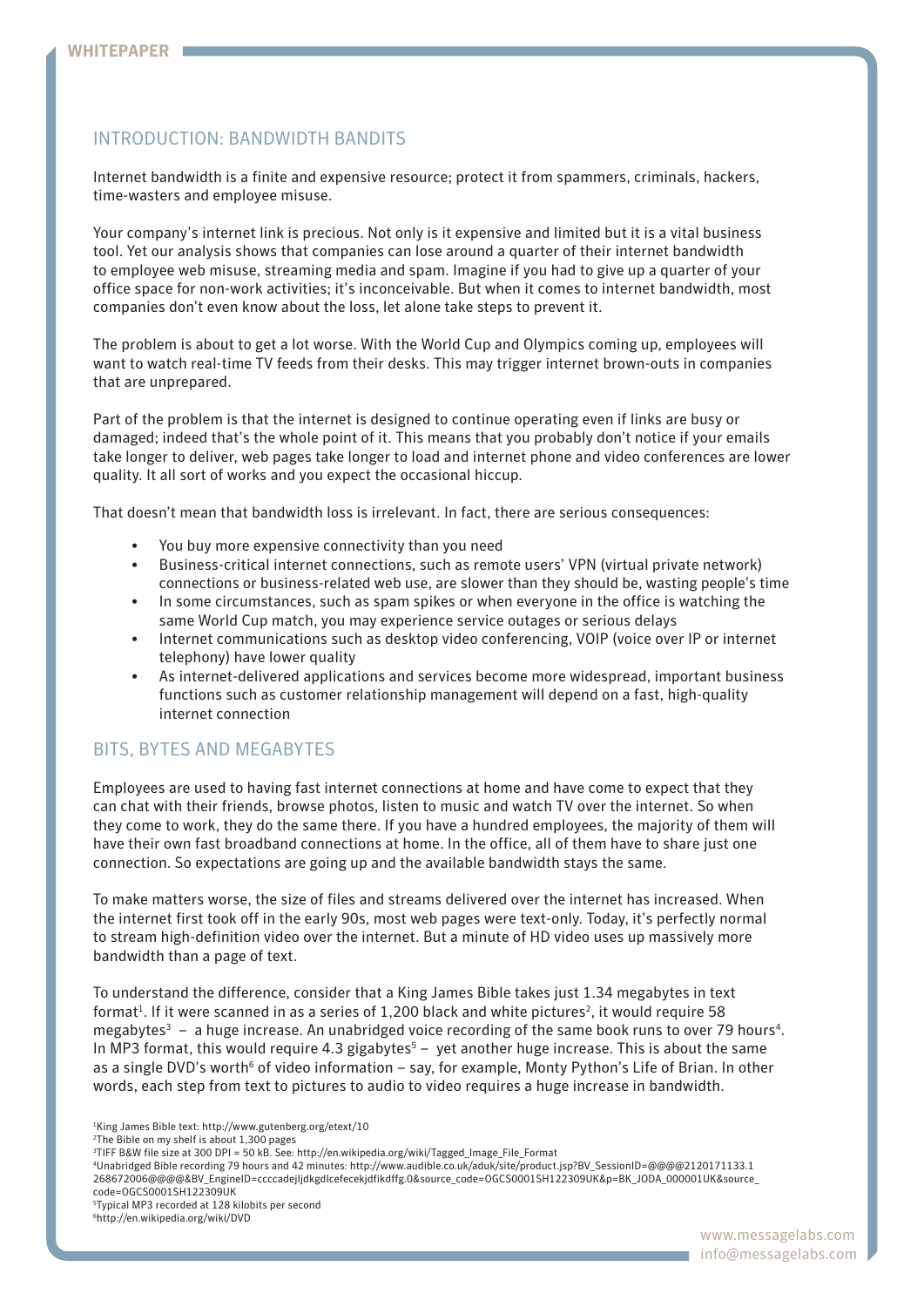# WHO ATE ALL THE BANDWIDTH?

The MessageLabs Intelligence team sees billions of web and email connections every day<sup>7</sup>. As the market leader for hosted email and web security, they have a unique insight into the real state of the internet as a whole. In particular, they can see exactly what people do online.

The top ten most-blocked website categories are:

| <b>RANK</b>    | <b>CATEGORY</b>         | % OF BLOCKS |
|----------------|-------------------------|-------------|
| 1              | Advertisements & popups | 59.5%       |
| $\overline{2}$ | Streaming media         | 12.5%       |
| 3              | Games                   | 8.6%        |
| 4              | Chat                    | 3.4%        |
| 5              | Downloads               | 2.7%        |
| 6              | Personal & dating       | 1.9%        |
|                | Blogs & forums          | 1.8%        |
| 8              | Adult/sexually explicit | 1.4%        |
| 9              | Photo searches          | 0.8%        |
| 10             | Computing & internet    | 0.7%        |

The majority of these blocked sites use lots of bandwidth. For example, video and audio streams, photo searches, games and adverts all use lots of multimedia content which uses much more bandwidth than plain text or emails. Streaming media is the worst culprit because video and audio need the most bandwidth. That 12.5 percent represents a very large drain on companies' internet connectivity.

The majority (87 percent) of non-work internet usage occurs between 8am and 6pm. The busiest time is over lunch but personal internet use is pretty constant during working hours.



*Websites blocked by MessageLabs services over a 24-hour period*

7 http://www.messagelabs.com/technology/data\_centers.aspx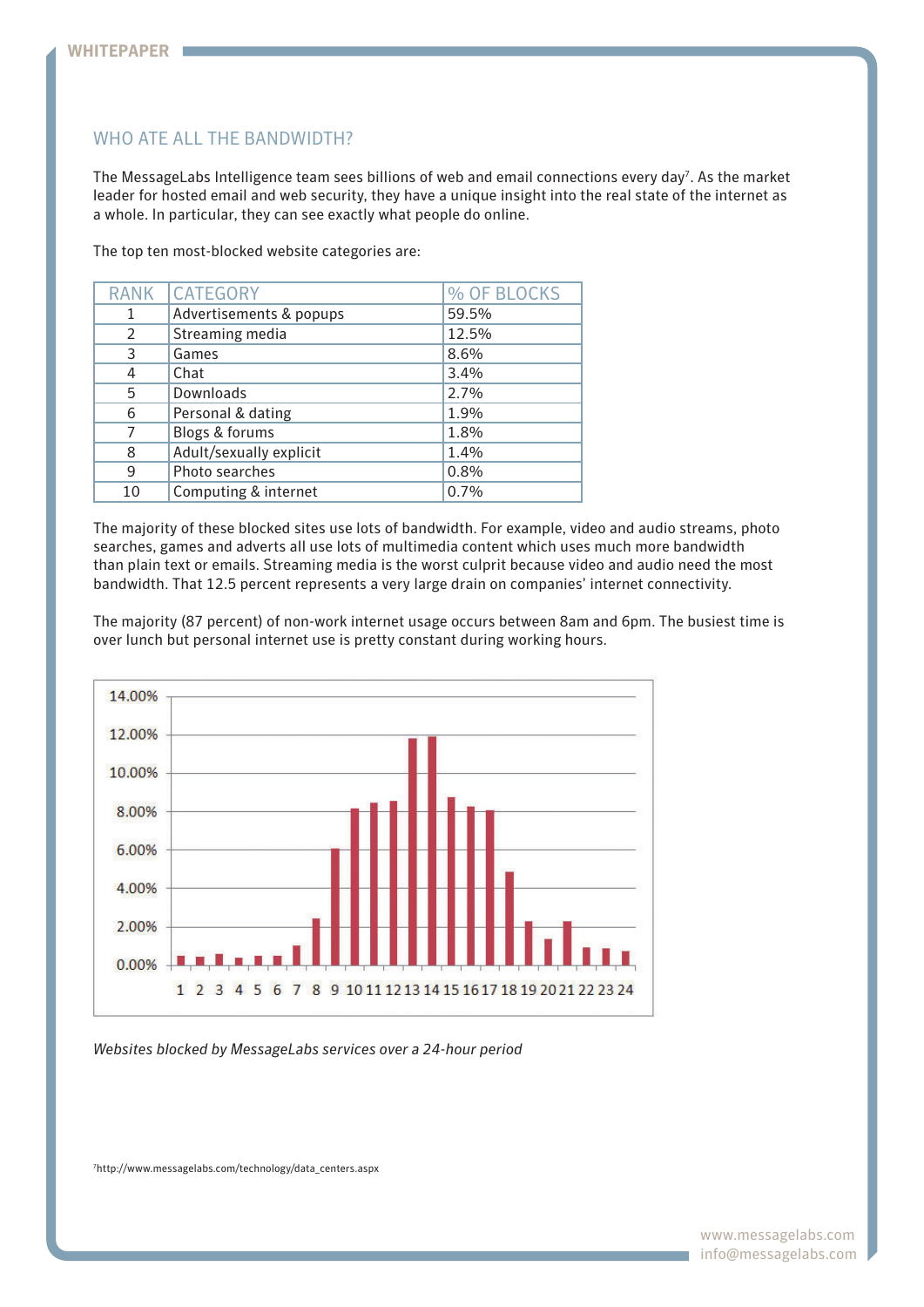When it comes to bandwidth-intensive streaming media, the story is very similar; except that streaming media is more popular in the afternoon than the morning and there is another mini-peak around 5pm when people are getting ready to go home.

These peaks – at lunchtime and at 5pm – could affect a US business with interests in the US because the times coincide with the start of the business day on the East Coast and West Coast respectively.

# Spam spikes and blowback

Streaming media and web browsing represent a constant drain on your bandwidth but email poses a different kind of risk. It is less bandwidth-intensive because individual emails are relatively small in size. However, the sheer volume of spam and the constant stream of unwanted messages represent a constant drain.

It is completely possible, on a bad day, for a company with a hundred employees to receive 1,000 legitimate emails and 200,000 spam messages. Around 90 percent of all emails processed by MessageLabs services are spam messages<sup>8</sup>.

The problem is made worse by spammers' use of random name generation to send emails to people at a given address even if they don't work there. For example, you might be joe@bloggs.com but spammers are also sending email to brian@, jane@, phil@ and uncle-tom-cobbley@bloggs.com too. It costs them nothing to send these messages because they use malware to turn thousands of unprotected PCs into spam factories.

Spam spikes and bounceback (also known as blowback or backscatter) spam can cause huge, short-term bandwidth problems. Spikes occur when spammers try new tactics, new botnets come online or when spammers use attachments in their spam messages. Spikes can produce a 25-fold increase in spam in a short period. Bounceback spam occurs when spammers use your email address as the 'reply-to' address in their messages. You end up dealing with all the 'message not delivered' and 'out of office' responses from recipients. This can produce another temporary burst in traffic and some companies see more than half of their spam load resulting from bounceback<sup>9</sup>.

Dealing with spam is a burden on companies with in-house spam filtering software. Every message has to be downloaded, whether it is wanted or not. It must then be processed to check if it is spam or if it contains malware. With nine spams for every real message, the result is that many companies have email systems that are ten times more capable (and expensive) than they actually need to be to process legitimate emails. When a spam tsunami hits, everything slows down. As a result, expensive bandwidth is wasted and legitimate business emails must wait their turn for processing, causing unnecessary delays.

A new trend, tracked by analysts in MessageLabs Intelligence, is that spammers are increasingly using the TLS protocol to send spam messages. TLS is an encryption system that ensures that messages sent from one mail server to another cannot be read by third parties. It's like putting post cards in envelopes. Spammers are using this protocol because it increases the chances of spam messages getting through defences, but it is also a bandwidth problem because each email now requires an extra two-way exchange of information to set up the encrypted link.

Rustock, one of the largest spamming botnets, sends 70 percent of its spam using TLS. Because Rustock spam accounts for a large proportion of global spam, this means that overall 20 percent of global spam is sent using TLS. This could increase rapidly if other botnets decide to follow Rustock's lead. If this trend becomes widespread, it could significantly increase the bandwidth drain caused by spam.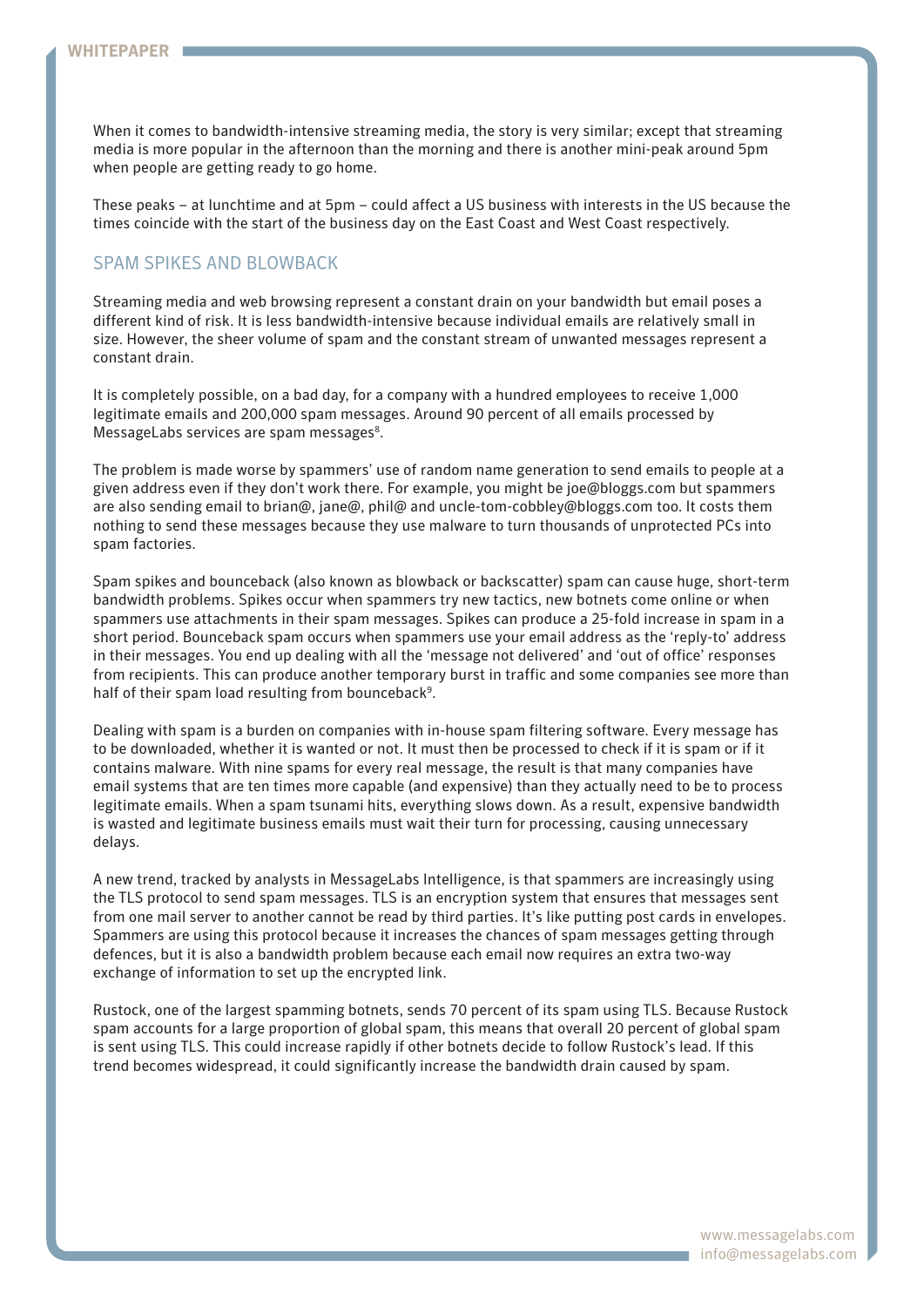## Protecting roaming users

Roaming and home-based workers present another bandwidth challenge. Mobile users typically have a slow wireless broadband connection via the mobile phone network. These links have a fraction of the capacity of landline connections. They can also be very expensive, with monthly costs per user running up to \$186.3410 and significant penalties for exceeding download limits.

Similarly, home workers with consumer broadband connections have limited bandwidth but may need most of it simply to maintain a VPN, VOIP or remote desktop link back to the company. If they start browsing the internet intensively or streaming video over a company-provided internet connection, it could affect their ability to do their job by slowing down their office links.

Both limitations – on mobile and home workers – mean that companies need to pay more attention to what they allow their employees to do online.

# Calculating the cost

What is the cost of all this waste? Taking a typical small to medium-sized firm as an example, with a leased line internet connection and around 100 employees, web misuse and email spam could waste around 23 percent of their internet bandwidth and cost thousands of dollars a year. Of course, your mileage may differ but our calculations and the research behind them may be a good starting point for estimating your own costs.

Let's take the direct costs first; that is the immediate cost of the bandwidth. A company might have a one megabit/second leased line that costs \$645.00 a month<sup>11</sup> that provides a maximum capacity of 10,800 megabytes per day. With a hundred employees spending, on average, an hour a day browsing the web at 40 pages an hour<sup>12</sup> and an average page weight of 312 kilobytes<sup>13</sup>, that would account for 1,218 megabytes a day or approximately 10 percent of the available bandwidth.

MessageLabs Intelligence reveals that 12.5 percent of all blocked websites are multimedia streaming sites, so let's assume that they spend 12.5 percent of that hour a day (i.e. 7.5 minutes) online browsing video sites. One hour of low-resolution internet video is 128 megabytes of data<sup>14</sup> so 7.5 minutes requires 16 megabytes per employee per day – another 1,280 megabytes or 10 percent of the available bandwidth.

However, if they decide to leave a window open to watch a football match or listen to music while they work, the amount of downloaded data could increase dramatically. Also, higher-resolution or HD video requires significantly more bandwidth than standard resolution.

Email is a smaller burden, providing there are no spikes. If you assume 1,000 spam messages a day per employee at five kilobytes per message<sup>15</sup>, that equates to 488 megabytes a day. However, if the majority of those spam messages arrive in the course of an hour, it could squeeze out legitimate traffic and overwhelm email servers.

All told, even with relatively modest levels of personal web use and plausible levels of spam, your company could be wasting 2,985 megabytes a day or 27 percent of its download bandwidth. That costs the company \$2,090 a year.

10Typical data plans on Vodafone run from \$17.20 - \$186.34 per month depending on the cap: http://online.vodafone.co.uk/business/s/price-plans/ mobilebroadband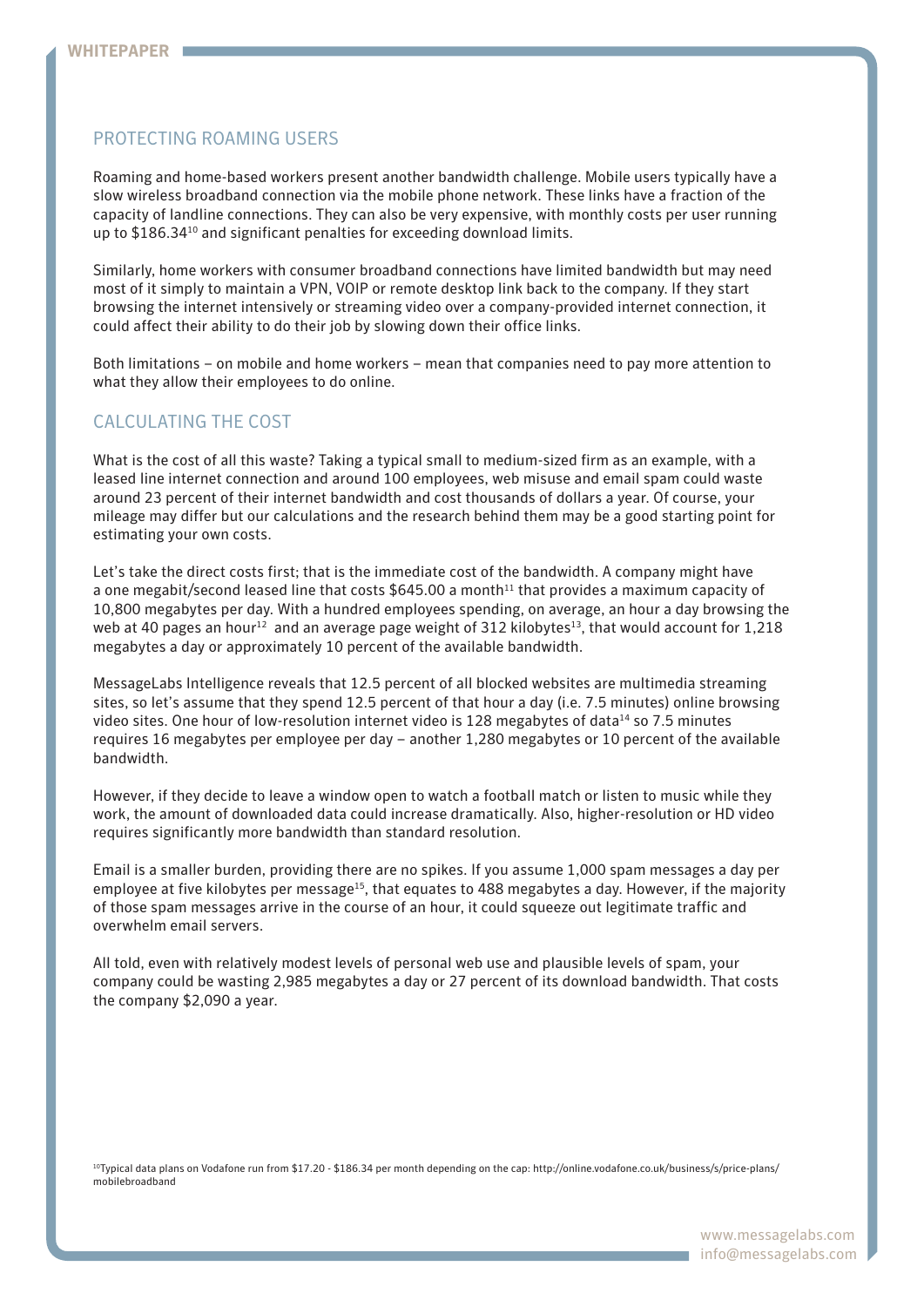The easiest way to do these calculations is to use Google calculator. For example, simply enter '7.5 minutes x 128 megabytes an hour' or '24 hours x 1 megabit per second' into the search box and press enter. Wikipedia has more information about the bandwidth required for different types of media: http://en.wikipedia.org/wiki/Bit\_rate.

Beyond the raw cost of the connection, wasted bandwidth has a tremendous opportunity cost. It squeezes capacity for legitimate traffic, slowing down business web use and email. Dealing with spam in-house requires expensive servers and software. Employee time wasting has a real cost in terms of salary and missed opportunities. Even the disruption caused by one person watching a football game and disturbing his colleagues has a cost.

11http://www.zen.co.uk/LeasedLines/Products/ethernet.aspx

12Typical time per page: http://www.useit.com/alertbox/percent-text-read.html

13Top 1000 websites home pages: http://www.websiteoptimization.com/speed/tweak/average-top-100-weblog/ 14http://en.wikipedia.org/wiki/Streaming\_media

15MessageLabs Intelligence estimate of average email size in Jan and Feb 2010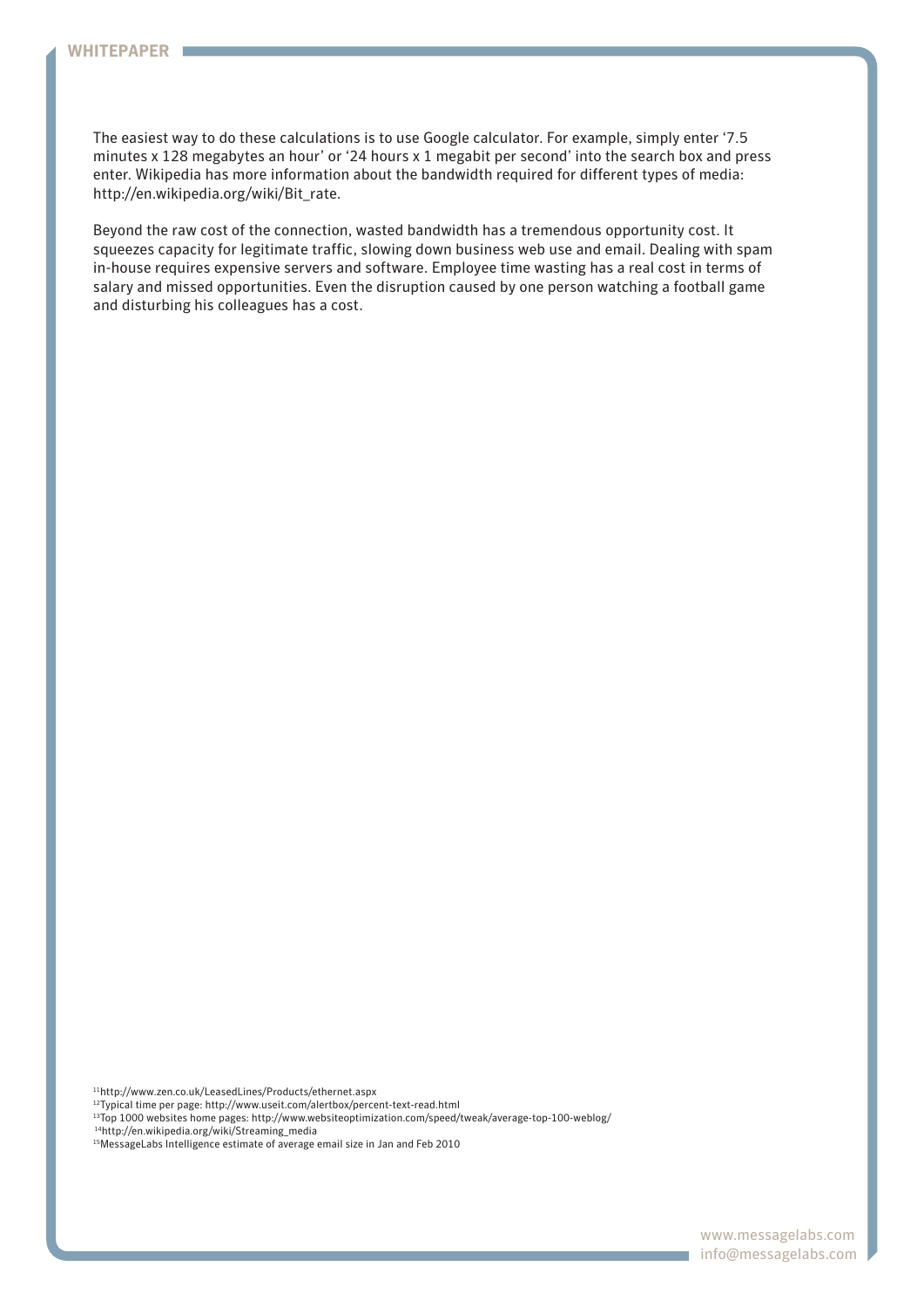# RECLAIM YOUR BANDWIDTH

There are several measures you can take to reclaim your bandwidth:

|                                          | <b>WHY DO IT?</b>                                                                                                                                                                                                                                                                                                                                                                                                     | <b>HOW SYMANTEC HOSTED SERVICES</b><br><b>CAN HELP</b>                                                                                                                                                                                                                                                                                                                                                                                                                                           |
|------------------------------------------|-----------------------------------------------------------------------------------------------------------------------------------------------------------------------------------------------------------------------------------------------------------------------------------------------------------------------------------------------------------------------------------------------------------------------|--------------------------------------------------------------------------------------------------------------------------------------------------------------------------------------------------------------------------------------------------------------------------------------------------------------------------------------------------------------------------------------------------------------------------------------------------------------------------------------------------|
| Analyze your<br>own usage                | Use existing tools to get some insight<br>into how your existing bandwidth<br>is being used. For example, some<br>firewalls have the ability to report on<br>the types of traffic passing through<br>them, and anti-spam software or<br>services can give you an idea of<br>the volume of spam reaching your<br>systems.                                                                                              | The MessageLabs Security SafeGuard<br>dashboard provides flexible reports via<br>a web browser that include web usage<br>volumes, percentage of web requests<br>blocked by AntiVirus, AntiSpyware and URL<br>Filtering services, the top sites. You can<br>also get information about bandwidth used<br>and time spent on websites by individuals.                                                                                                                                               |
| Quality of<br>service                    | Some firewalls and routers allow you<br>to give priority to certain types of<br>traffic. For example, you can give a<br>higher priority to email traffic than<br>web or make sure that VPN and VOIP<br>traffic has the highest priority. This<br>won't reduce the wastage but it will<br>help reduce the impact.                                                                                                      | You can use MessageLabs Security<br>SafeGuard to restrict access to non-<br>essential sites, freeing up bandwidth for<br>business critical services. For example,<br>you can restrict access to media streaming<br>sites outside lunchtime.                                                                                                                                                                                                                                                      |
| Stop spam in<br>the cloud                | If you can stop unwanted email before<br>it starts its journey through your<br>internet connection to your servers,<br>you free up all the bandwidth it uses<br>and you don't need so much server<br>capacity to process it. Cloud-based<br>security and spam filtering services<br>also block emails sent to non-existent<br>addresses at your domain, further<br>cutting the amount of spurious traffic<br>you get. | MessageLabs Security SafeGuard blocks 99<br>percent of spam before it ever reaches your<br>network or your internet connection. With a<br>false positive rate of 0.0003% and an easy-<br>to-use quarantine system, you can be sure<br>to get all the emails you do want and avoid<br>nearly all the ones you don't.                                                                                                                                                                              |
| <b>Block</b><br>inappropriate<br>web use | Supported by acceptable use policies,<br>employee awareness, training and<br>enforcement, website filtering and<br>blocking can be very effective at<br>ensuring that business traffic gets<br>through and non-essential usage is<br>kept to a minimum.                                                                                                                                                               | MessageLabs Security SafeGuard gives you<br>control over who can access what online.<br>You can set policies for the whole company,<br>departments, types of employee or even on<br>an individual basis. You can differentiate<br>between websites that are absolutely off-<br>limits, such as porn sites, and sites that<br>you want to control but not ban altogether.<br>For this reason, MessageLabs Security<br>SafeGuard lets you set time limits on<br>people's use of non-work websites. |
| Control remote<br>users                  | Mobile and home workers have very<br>limited and expensive bandwidth. If<br>you can control the sites and services<br>they use, you can keep costs down<br>and ensure that their bandwidth is<br>available for work purposes, such<br>as internet phone systems and VPN<br>connections to the office.                                                                                                                 | MessageLabs Security SafeGuard extends<br>web protection and filtering to remote<br>users, including policy enforcement. It also<br>ensures that remote users' online activities<br>are tracked by the service's reporting tools.                                                                                                                                                                                                                                                                |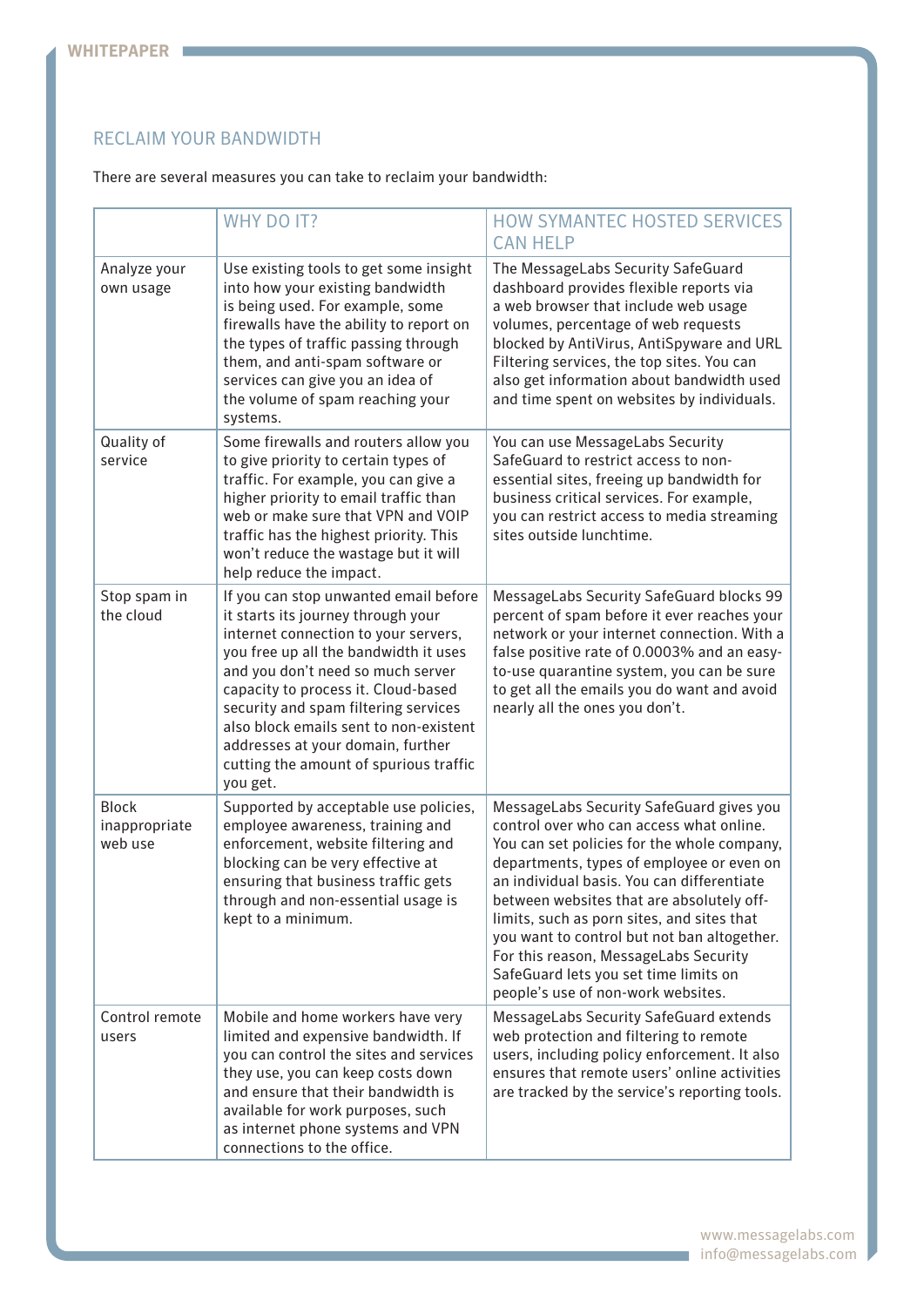# MessageLabs Security SafeGuard

Every week, MessageLabs Security SafeGuard blocks millions of malicious, inappropriate or nonapproved website requests for thousands of companies and billions of dangerous and unwanted emails. Whether it is email, websites or instant messaging, MessageLabs Security Safeguard will protect companies from more than malware and spam; it will help enforce acceptable use of IT systems to protect productivity, competitiveness and profitability.

To understand more about MessageLabs Security Safeguard, visit our website or request a free trial at www.messagelabs.com

# About Symantec Hosted Services

Symantec Hosted Services is a leading provider of hosted messaging and web security services, with over 30,000 clients ranging from small businesses to the Fortune 500, located in 102 countries. Symantec Hosted Services protects, controls, encrypts and archives communications across email, web and instant messaging. These services are delivered by a globally distributed infrastructure and supported 24/7 by our security experts. This gives a convenient and cost-effective solution for managing and reducing risk and providing certainty in the exchange of business information. For more information or to request a free trial of our services, visit www.messagelabs.com.